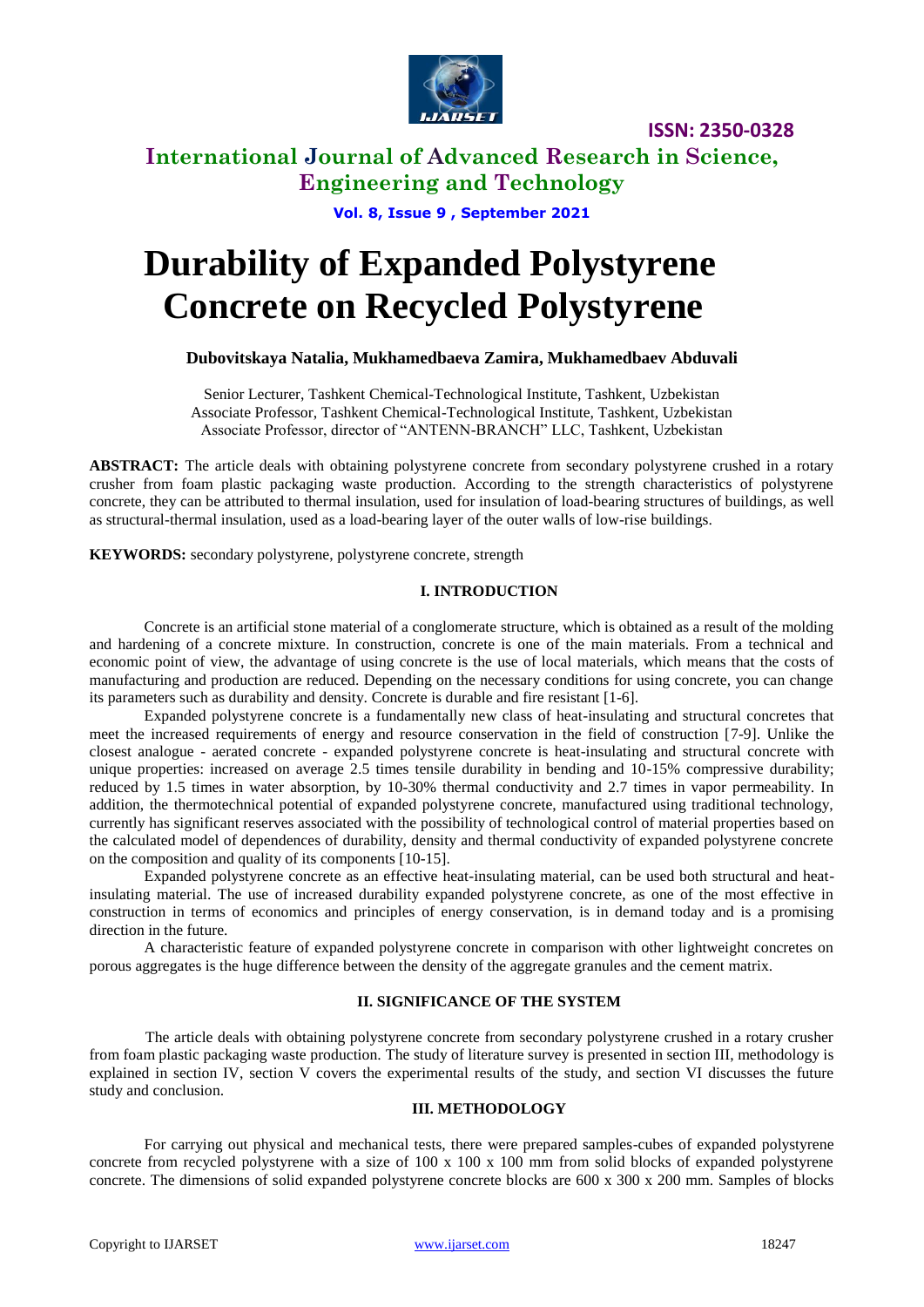

**ISSN: 2350-0328**

# **International Journal of Advanced Research in Science, Engineering and Technology**

#### **Vol. 8, Issue 9 , September 2021**

were made on the technological equipment for the production of foam and aerated concrete by "Blizar" LLC. The tests were carried out in accordance with GOST 33929-2016 "Expanded polystyrene concrete. Technical conditions".

#### **IV. EXPERIMENTAL RESULTS**

Unlike expanded polystyrene concrete in accordance with GOST 33929-2016, the proposed expanded polystyrene concrete uses foam waste crushed in a rotary crusher (Fig. 1). The use of crushed polystyrene is not only advisable from the point of view of reducing the cost of concrete, but also from the point of view of disposal of waste from other industries in construction.

As can be seen from the pictures shown in Fig. 1, the quality indicators of the use of expanded polystyrene granules, which are equal to 2.5-5.0 mm and depends on the initial polystyrene used, are quite suitable for their reuse in the composition of concrete.



**Figure 1. Milled recycled polystyrene.**

The composition of the cement composition includes Portland cement without additives CEM 0 in accordance with GOST 31108-2020, a porous filler - recycled crushed polystyrene and a hardening accelerator - sodium sulfate (Table 1). It should be noted that due to the use of polystyrene filler, in contrast to foam concrete and aerated concrete, there are no cracks in the samples (Fig. 2).



**Figure 2. Appearance of samples**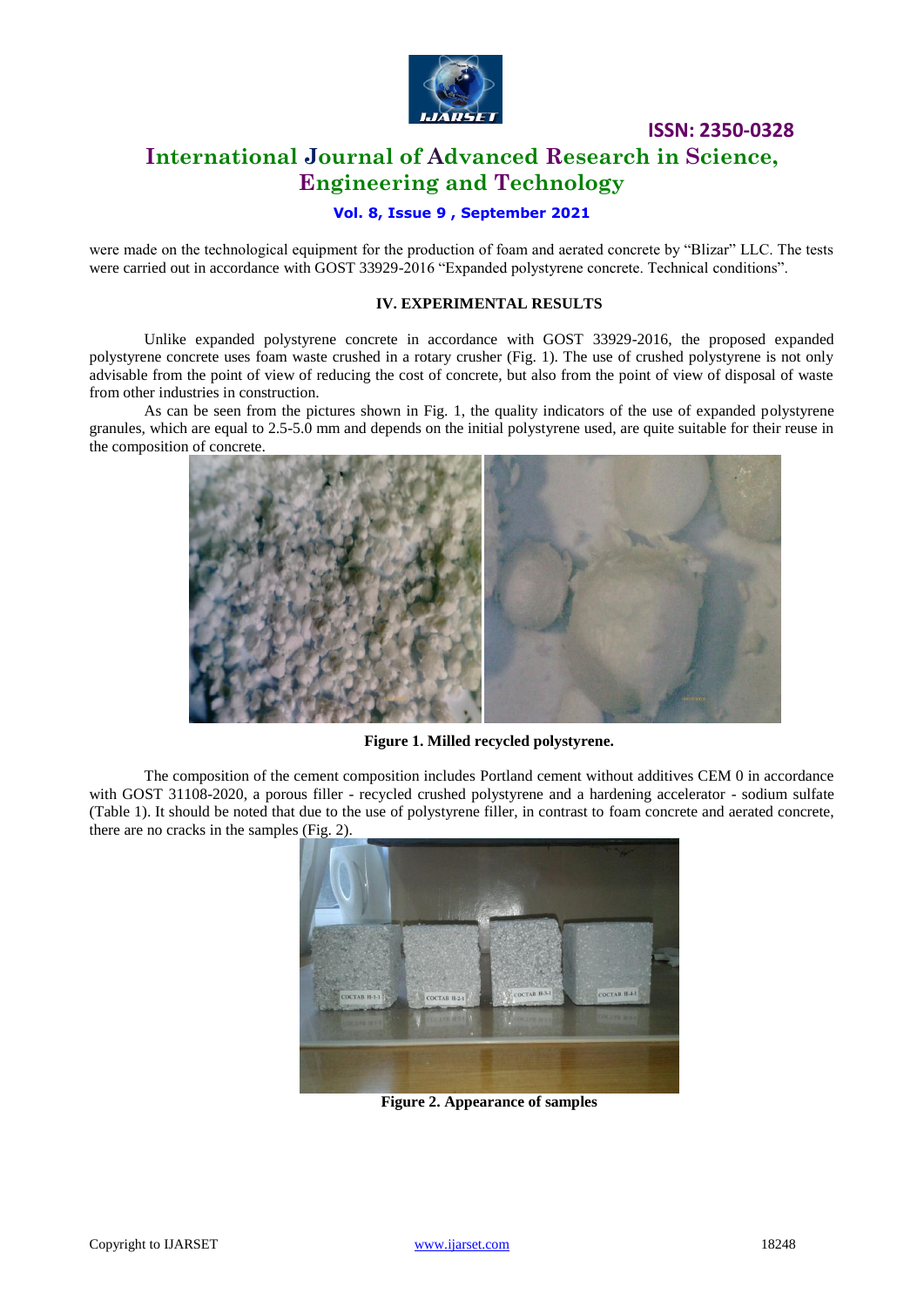

# **ISSN: 2350-0328 International Journal of Advanced Research in Science, Engineering and Technology**

### **Vol. 8, Issue 9 , September 2021**

#### **Table 1. Compositions of expanded polystyrene concrete on recycled polystyrene**

| $N_2$ | Expanded polystyrene concrete composition |         |                                |        |                         |  |
|-------|-------------------------------------------|---------|--------------------------------|--------|-------------------------|--|
|       | cement                                    | sand    | accelerated hardening $Na2SO4$ | water  | recycled<br>polystyrene |  |
| $H-1$ | $295$ kg                                  | $35$ kg | $3,5-4,5$ kg                   | 1751.  | $1,5 \text{ m}^3$       |  |
| $H-2$ | $305$ kg                                  | $35$ kg | $3,5-4,5$ kg                   | 1861.  | $1,5 \; \mathrm{m}^3$   |  |
| $H-3$ | 315 kg                                    | 35 kg   | $3,5-4,5$ kg                   | 192 1. | m د.                    |  |

The samples were tested for compressive durability after reaching the design durability (Fig. 3, a). The load increased gradually. The samples were destroyed without the formation of cracks characteristic of other types of concrete (Fig. 3, b). The moment when the arrow of the press device stopped was taken as the test result, since after this moment the samples were compressed without destruction.



**a) Before testing b) after testing**

**Figure 3. Test of samples for durability characteristics**

Durability indicators of expanded polystyrene concrete on recycled polystyrene are given in table 2.

**Table 2.**

| Durability characteristics of expanded polystyrene concrete on recycled polystyrene |                  |                  |                   |                    |  |  |
|-------------------------------------------------------------------------------------|------------------|------------------|-------------------|--------------------|--|--|
| $N_2$                                                                               | Sample weight, g | Density grade    | Sample durability | Concrete grade     |  |  |
|                                                                                     | 538              |                  | $350$ kgf         |                    |  |  |
| $H-1$                                                                               | 545              | D <sub>500</sub> | $450$ kgf         | B <sub>0</sub> ,35 |  |  |
|                                                                                     | 469              |                  | $350$ kgf         |                    |  |  |
|                                                                                     | 200              |                  | 254 kgf           |                    |  |  |
| $H-2$                                                                               | 380              | D <sub>250</sub> | $261$ kgf         | M <sub>5</sub>     |  |  |
|                                                                                     | 230              |                  | $253$ kgf         |                    |  |  |
|                                                                                     | 442              |                  | 440 kgf           |                    |  |  |
| $H-3$                                                                               | 445              | D450             | 540 kgf           | B <sub>0,5</sub>   |  |  |
|                                                                                     | 465              |                  | 840 kgf           |                    |  |  |

From the data obtained, it can be seen that, in terms of the durability characteristics of expanded polystyrene concrete on recycled polystyrene, it can be attributed to heat-insulating, used for warming the load-bearing structures of buildings (composition H-2), as well as to structural and thermal insulation, used as a load-bearing layer of the outer walls of low-rise buildings (compositions H-1 and H-2).